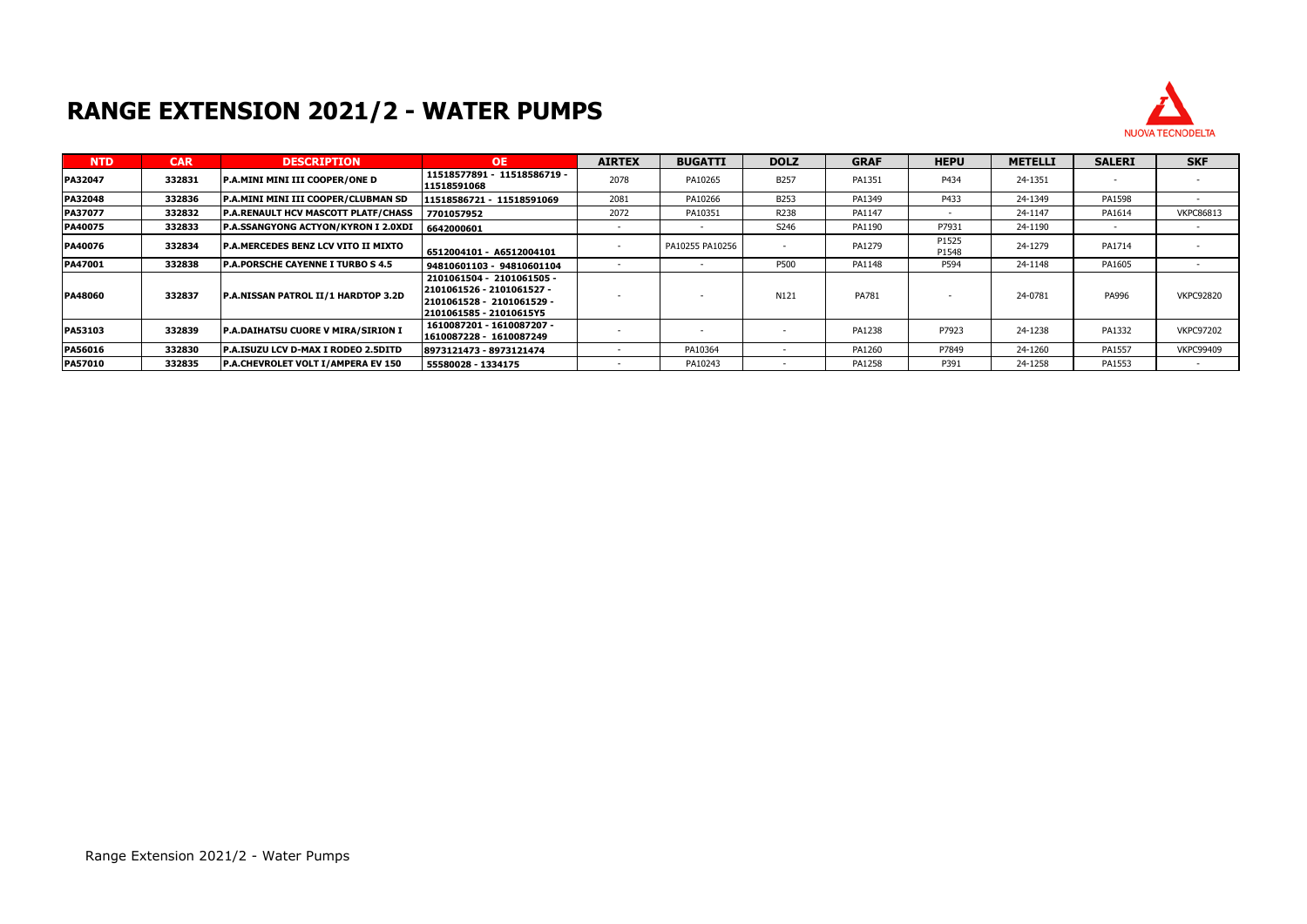| Idm                 | Car | Make                          | Vehicle/Model                                                                                        | Date              |         |  | Kw CV cm <sup>3</sup> Design           | Note              |
|---------------------|-----|-------------------------------|------------------------------------------------------------------------------------------------------|-------------------|---------|--|----------------------------------------|-------------------|
| PA32047 332831      |     | MINI                          | MINI (F55) Cooper D                                                                                  | $10.2013 -$       |         |  | 85 116 1496 2 volumi / Coda spiovente  |                   |
| PA32047 332831      |     | MINI                          | MINI (F55) One D                                                                                     | $02.2014 -$       | 70      |  | 95 1496 2 volumi / Coda spiovente      |                   |
| PA32047 332831      |     | MINI                          | MINI (F56) Cooper D                                                                                  | $12.2013 -$       |         |  | 85 116 1496 2 volumi / Coda spiovente  |                   |
| PA32047 332831      |     | MINI                          | MINI (F56) One D                                                                                     | $03.2014 -$       | 70      |  | 95 1496 2 volumi / Coda spiovente      |                   |
| PA32047 332831      |     | MINI                          | MINI Cabriolet (F57) Cooper D                                                                        | $12.2014 -$       |         |  | 85 116 1496 Cabriolet                  | con termostato    |
| PA32048 332836      |     | <b>BMW</b>                    | 2 Active Tourer (F45) 218 d                                                                          | $11.2013 -$       |         |  | 110 150 1995 MPV / Space wagon         |                   |
| PA32048 332836      |     | <b>BMW</b>                    | 2 Active Tourer (F45) 218 d                                                                          | $11.2013 -$       |         |  | 100 136 1995 MPV / Space wagon         |                   |
| PA32048 332836      |     | <b>BMW</b>                    | 2 Active Tourer (F45) 218 d xDrive                                                                   | $12.2014 -$       |         |  | 110 150 1995 MPV / Space wagon         |                   |
| PA32048 332836      |     | <b>BMW</b>                    |                                                                                                      |                   |         |  |                                        |                   |
|                     |     |                               | 2 Active Tourer (F45) 220 d                                                                          | $03.2014 -$       |         |  | 140 190 1995 MPV / Space wagon         |                   |
| PA32048 332836      |     | BMW                           | 2 Active Tourer (F45) 220 d xDrive                                                                   | $03.2014 -$       |         |  | 140 190 1995 MPV / Space wagon         |                   |
| PA32048 332836      |     | <b>BMW</b>                    | 2 Gran Tourer (F46) 218 d                                                                            | 07.2014 -         |         |  | 110 150 1995 MPV / Space wagon         |                   |
| PA32048 332836      |     | <b>BMW</b>                    | 2 Gran Tourer (F46) 218 d                                                                            | $07.2014 -$       |         |  | 100 136 1995 MPV / Space wagon         |                   |
| PA32048 332836      |     | BMW                           | 2 Gran Tourer (F46) 218 d xDrive                                                                     | $03.2015 -$       |         |  | 110 150 1995 MPV / Space wagon         |                   |
| PA32048 332836 BMW  |     |                               | 2 Gran Tourer (F46) 218 d xDrive                                                                     | $03.2015 -$       |         |  | 100 136 1995 MPV / Space wagon         |                   |
| PA32048 332836      |     | <b>BMW</b>                    | 2 Gran Tourer (F46) 220 d                                                                            | 09.2014 -         |         |  | 140 190 1995 MPV / Space wagon         |                   |
| PA32048 332836      |     | <b>BMW</b>                    | 2 Gran Tourer (F46) 220 d xDrive                                                                     | $03.2015 -$       |         |  | 140 190 1995 MPV / Space wagon         |                   |
| PA32048 332836 BMW  |     |                               | X1 (F48) sDrive 18 d                                                                                 | $07.2015 -$       |         |  | 110 150 1995 SUV                       |                   |
| PA32048 332836 BMW  |     |                               | X1 (F48) sDrive 20 d                                                                                 | $11.2015 -$       |         |  | 140 190 1995 SUV                       |                   |
| PA32048 332836 BMW  |     |                               | X1 (F48) xDrive 18 d                                                                                 | $11.2014 -$       |         |  | 110 150 1995 SUV                       |                   |
| PA32048 332836 BMW  |     |                               | X1 (F48) xDrive 20 d                                                                                 | $07.2015 -$       |         |  | 140 190 1995 SUV                       |                   |
| PA32048 332836      |     | BMW                           | X1 (F48) xDrive 25 d                                                                                 | 11.2014 -         |         |  | 170 231 1995 SUV                       |                   |
| PA32048 332836      |     | BMW                           | X2 (F39) sDrive 18 d                                                                                 | $03.2018 -$       |         |  | 110 150 1995 SUV                       | Versione: B47C20B |
| PA32048 332836      |     | <b>BMW</b>                    | X2 (F39) xDrive 20 d                                                                                 | $11.2017 -$       |         |  | 140 190 1995 SUV                       | Versione: B47C20A |
| PA32048 332836      |     | BMW                           | X2 (F39) xDrive 25 d                                                                                 | $11.2017 -$       |         |  | 170 231 1995 SUV                       |                   |
| PA32048 332836 MINI |     |                               | MINI (F55) Cooper SD                                                                                 | 09.2013 -         |         |  | 125 170 1995 2 volumi / Coda spiovente |                   |
| PA32048 332836      |     | MINI                          | MINI (F56) Cooper SD                                                                                 | 06.2014 - 10.2017 |         |  | 125 170 1995 2 volumi / Coda spiovente |                   |
| PA32048 332836      |     | MINI                          | MINI CLUBMAN (F54) Cooper D                                                                          | 12.2014 -         |         |  | 110 150 1995 Station wagon             |                   |
| PA32048 332836 MINI |     |                               | MINI CLUBMAN (F54) Cooper SD                                                                         | $02.2015 -$       |         |  | 140 190 1995 Station wagon             |                   |
|                     |     |                               |                                                                                                      |                   |         |  |                                        |                   |
| PA32048 332836 MINI |     |                               | MINI CLUBMAN (F54) Cooper SD ALL4                                                                    | $04.2015 -$       |         |  | 140 190 1995 Station wagon             |                   |
| PA32048 332836 MINI |     |                               | MINI COUNTRYMAN (F60) Cooper D                                                                       | $10.2016 -$       |         |  | 110 150 1995 Station wagon             |                   |
| PA32048 332836      |     | MINI                          | MINI COUNTRYMAN (F60) Cooper D ALL4                                                                  | $10.2016 -$       |         |  | 110 150 1995 Station wagon             |                   |
| PA32048 332836 MINI |     |                               | MINI COUNTRYMAN (F60) Cooper SD                                                                      | $10.2016 -$       |         |  | 140 190 1995 Station wagon             |                   |
| PA32048 332836 MINI |     |                               | MINI COUNTRYMAN (F60) Cooper SD ALL4                                                                 | $10.2016 -$       |         |  | 140 190 1995 Station wagon             |                   |
| PA32048 332836 MINI |     |                               | MINI Cabriolet (F57) Cooper SD                                                                       | $05.2015 -$       |         |  | 125 170 1995 Cabriolet                 |                   |
|                     |     | PA37077 332832 RENAULT TRUCKS | MASCOTT Furgonato 120.35 (A02100003)                                                                 | 05.2004 - 10.2010 |         |  | 85 115 2953 Furgonato                  |                   |
|                     |     |                               | PA37077 332832 RENAULT TRUCKS MASCOTT Furgonato 120.55 (A02300005)                                   | 05.2004 - 10.2010 |         |  | 85 115 2953 Furgonato                  |                   |
|                     |     |                               | PA37077 332832 RENAULT TRUCKS MASCOTT Furgonato 160.35 (A02100013)                                   | 05.2004 - 10.2010 |         |  | 115 156 2953 Furgonato                 |                   |
| PA37077 332832      |     |                               | RENAULT TRUCKS MASCOTT Furgonato 160.55 (A02300015)                                                  | 05.2004 - 10.2010 | 115 156 |  | 2953 Furgonato                         |                   |
|                     |     |                               | PA37077 332832 RENAULT TRUCKS MASCOTT Pianale piatto/Telaio 120.35 (A00100003, A01100003)            | 05.2004 - 12.2010 |         |  | 85 115 2953 Pianale piatto/Telaio      |                   |
|                     |     |                               | PA37077 332832 RENAULT TRUCKS MASCOTT Pianale piatto/Telaio 120.55 (A00300005, A01300005)            | 05.2004 - 12.2010 |         |  | 85 115 2953 Pianale piatto/Telaio      |                   |
|                     |     |                               | PA37077 332832 RENAULT TRUCKS MASCOTT Pianale piatto/Telaio 120.65 (A00500007)                       | 05.2004 - 12.2010 |         |  | 85 115 2953 Pianale piatto/Telaio      |                   |
|                     |     | PA37077 332832 RENAULT TRUCKS | MASCOTT Pianale piatto/Telaio 160.35 (A00100013, A01100013)                                          | 05.2004 - 12.2010 |         |  | 115 156 2953 Pianale piatto/Telaio     |                   |
|                     |     |                               | PA37077 332832 RENAULT TRUCKS MASCOTT Pianale piatto/Telaio 160.55 (A00300015, A01300015)            | 05.2004 - 12.2010 |         |  | 115 156 2953 Pianale piatto/Telaio     |                   |
|                     |     |                               | PA37077 332832 RENAULT TRUCKS MASCOTT Pianale piatto/Telaio 160.65 (A00500017, A01500017, B03200017) | 05.2004 - 12.2010 |         |  | 115 156 2953 Pianale piatto/Telaio     |                   |
|                     |     | PA40075 332833 SSANGYONG      | ACTYON I 2.0 Xdi                                                                                     | $11.2005 -$       |         |  | 104 141 1998 SUV                       |                   |
|                     |     | PA40075 332833 SSANGYONG      | ACTYON I 2.0 Xdi                                                                                     | 07.2007 - 06.2013 |         |  | 100 136 1998 SUV                       |                   |
|                     |     | PA40075 332833 SSANGYONG      | ACTYON I 200 Xdi 4WD                                                                                 | $10.2006 -$       |         |  | 104 141 1998 SUV                       |                   |
|                     |     | PA40075 332833 SSANGYONG      | ACTYON I 200 Xdi 4WD                                                                                 | 07.2007 - 06.2013 |         |  | 100 136 1998 SUV                       |                   |
|                     |     | PA40075 332833 SSANGYONG      | ACTYON SPORTS I (QJ) 2.0 Xdi                                                                         | 09.2011 -         |         |  | 114 155 1998 Pick-up                   |                   |
|                     |     | PA40075 332833 SSANGYONG      | ACTYON SPORTS I (QJ) 2.0 Xdi                                                                         | $04.2007 -$       |         |  | 104 141 1998 Pick-up                   |                   |
|                     |     | PA40075 332833 SSANGYONG      | ACTYON SPORTS I (QJ) 2.0 Xdi 4WD                                                                     | 09.2011 -         |         |  | 114 155 1998 Pick-up                   |                   |
|                     |     | PA40075 332833 SSANGYONG      |                                                                                                      |                   |         |  |                                        |                   |
|                     |     |                               | ACTYON SPORTS I (QJ) 2.0 Xdi 4WD                                                                     | $04.2007 -$       |         |  | 104 141 1998 Pick-up                   |                   |
|                     |     | PA40075 332833 SSANGYONG      | ACTYON SPORTS II 2.0 Xdi                                                                             | $01.2012 -$       |         |  | 114 155 1998 Pick-up                   |                   |
|                     |     | PA40075 332833 SSANGYONG      | ACTYON SPORTS II 2.0 Xdi 4WD                                                                         | $01.2012 -$       |         |  | 114 155 1998 Pick-up                   |                   |
|                     |     | PA40075 332833 SSANGYONG      | KYRON 2.0 Xdi                                                                                        | 05.2005 -         |         |  | 104 141 1998 SUV                       |                   |
|                     |     | PA40075 332833 SSANGYONG      | KYRON 2.0 Xdi                                                                                        | $01.2010 -$       |         |  | 100 136 1998 SUV                       |                   |
|                     |     | PA40075 332833 SSANGYONG      | KYRON 2.0 Xdi 4x4                                                                                    | $05.2005 -$       |         |  | 104 141 1998 SUV                       |                   |
|                     |     | PA40075 332833 SSANGYONG      | KYRON 2.0 Xdi 4x4                                                                                    | $01.2010 -$       |         |  | 100 136 1998 SUV                       |                   |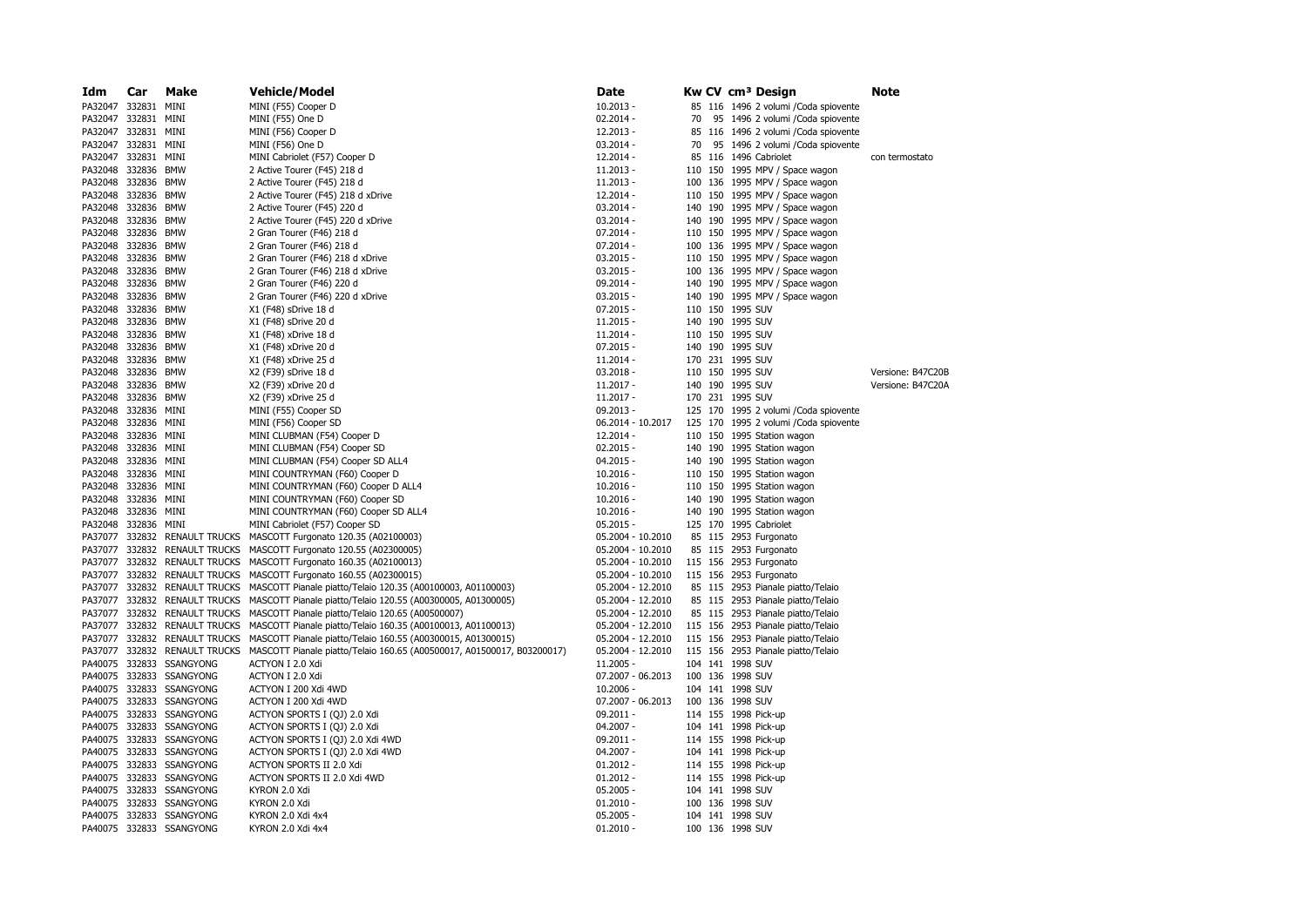|  | PA40076 332834 MERCEDES-BENZ |                                           | VIANO (W639) CDI 2.0 (639.811, 639.813, 639.815)                      | $07.2010 -$         |       | 100 136 2143 Autobus                   | Versione: Not Switchable per veicoli con funzione di start-stop |
|--|------------------------------|-------------------------------------------|-----------------------------------------------------------------------|---------------------|-------|----------------------------------------|-----------------------------------------------------------------|
|  | PA40076 332834 MERCEDES-BENZ |                                           | VIANO (W639) CDI 2.0 4-matic (639.811, 639.813, 639.815)              | $07.2010 -$         |       | 100 136 2143 Autobus                   | Versione: Not Switchable per veicoli con funzione di start-stop |
|  | PA40076 332834 MERCEDES-BENZ |                                           | VIANO (W639) CDI 2.2 (639.811, 639.813, 639.815)                      | $07.2010 -$         |       | 120 163 2143 Autobus                   | Versione: Not Switchable per veicoli con funzione di start-stop |
|  | PA40076 332834 MERCEDES-BENZ |                                           | VIANO (W639) CDI 2.2 4-matic (639.811, 639.813, 639.815)              | $07.2010 -$         |       | 120 163 2143 Autobus                   | Versione: Not Switchable per veicoli con funzione di start-stop |
|  | PA40076 332834 MERCEDES-BENZ |                                           | VITO / MIXTO Furgonato (W639) 110 CDI (639.601, 639.603, 639.605)     | $09.2010 -$         |       | 70 95 2143 Furgonato                   | Versione: Not Switchable per veicoli con funzione di start-stop |
|  | PA40076 332834 MERCEDES-BENZ |                                           | VITO / MIXTO Furgonato (W639) 113 CDI (639.601, 639.603, 639.605)     | $09.2010 -$         |       | 100 136 2143 Furgonato                 | Versione: Not Switchable per veicoli con funzione di start-stop |
|  | PA40076 332834 MERCEDES-BENZ |                                           | VITO / MIXTO Furgonato (W639) 113 CDI 4x4 (639.601, 639.603, 639.605) | $09.2010 -$         |       | 100 136 2143 Furgonato                 | Versione: Not Switchable per veicoli con funzione di start-stop |
|  | PA40076 332834 MERCEDES-BENZ |                                           | VITO / MIXTO Furgonato (W639) 116 CDI (639.601, 639.603, 639.605)     | $09.2010 -$         |       | 120 163 2143 Furgonato                 | Versione: Not Switchable per veicoli con funzione di start-stop |
|  | PA40076 332834 MERCEDES-BENZ |                                           | VITO / MIXTO Furgonato (W639) 116 CDI 4x4 (639.601, 639.603, 639.605) | $09.2010 -$         |       | 120 163 2143 Furgonato                 | Versione: Not Switchable per veicoli con funzione di start-stop |
|  | PA40076 332834 MERCEDES-BENZ |                                           | VITO Autobus (W639) 110 CDI (639.701, 639.703, 639.705)               | 09.2010 - 08.2014   |       | 70 95 2143 Autobus                     | Versione: Not Switchable per veicoli con funzione di start-stop |
|  | PA40076 332834 MERCEDES-BENZ |                                           | VITO Autobus (W639) 113 CDI (639.701, 639.703, 639.705)               | $09.2010 -$         |       | 100 136 2143 Autobus                   | Versione: Not Switchable per veicoli con funzione di start-stop |
|  | PA40076 332834 MERCEDES-BENZ |                                           | VITO Autobus (W639) 113 CDI 4x4 (639.701, 639.703, 639.705)           | 09.2010 - 08.2014   |       | 100 136 2143 Autobus                   | Versione: Not Switchable per veicoli con funzione di start-stop |
|  | PA40076 332834 MERCEDES-BENZ |                                           | VITO Autobus (W639) 116 CDI (639.701, 639.703, 639.705)               | $09.2010 -$         |       | 120 163 2143 Autobus                   | Versione: Not Switchable per veicoli con funzione di start-stop |
|  | PA40076 332834 MERCEDES-BENZ |                                           | VITO Autobus (W639) 116 CDI 4x4 (639.701, 639.703, 639.705)           | 09.2010 - 08.2014   |       | 120 163 2143 Autobus                   | Versione: Not Switchable per veicoli con funzione di start-stop |
|  | PA47001 332838 PORSCHE       | CAYENNE (9PA) S 4.5                       |                                                                       | 09.2002 - 09.2007   |       | 250 340 4511 SUV                       |                                                                 |
|  | PA47001 332838 PORSCHE       | CAYENNE (9PA) Turbo 4.5                   |                                                                       | 09.2002 - 09.2007   |       | 331 450 4511 SUV                       |                                                                 |
|  | PA47001 332838 PORSCHE       | CAYENNE (9PA) Turbo S 4.5                 |                                                                       | 03.2006 - 09.2007   |       | 383 521 4511 SUV                       |                                                                 |
|  | PA47001 332838 PORSCHE       | CAYENNE (9PA) Turbo S 4.5                 |                                                                       | 01.2004 - 09.2007   |       | 368 500 4511 SUV                       |                                                                 |
|  | PA48060 332837 NISSAN        | PATROL III/1 Hardtop (K160) 3.2 D (K160)  |                                                                       | 11.1979 - 08.1988   |       | 70 95 3246 Fuoristrada chiuso          |                                                                 |
|  | PA48060 332837 NISSAN        | PATROL III/1 Hardtop (K160) 3.2 TD (K160) |                                                                       | 07.1983 - 08.1988   |       | 81 110 3246 Fuoristrada chiuso         |                                                                 |
|  | PA48060 332837 NISSAN        |                                           | PATROL III/1 Station Wagon (W160) 3.2 D (W160)                        | 11.1979 - 08.1988   |       | 70 95 3246 Fuoristrada chiuso          |                                                                 |
|  | PA48060 332837 NISSAN        |                                           | PATROL III/1 Station Wagon (W160) 3.2 TD (W160)                       | 07.1983 - 08.1988   |       | 81 110 3246 Fuoristrada chiuso         |                                                                 |
|  | PA53103 332839 DAIHATSU      | CUORE V (L7) 1.0 DVVT                     |                                                                       | 10.2000 - 02.2003   | 43 58 | 989 2 volumi / Coda spiovente          | senza alloggiamento                                             |
|  | PA53103 332839 DAIHATSU      | CUORE VI (L251, L250_, L260_) 1.0         |                                                                       | $05.2003 -$         | 43 58 | 989 2 volumi / Coda spiovente          | senza alloggiamento                                             |
|  | PA53103 332839 DAIHATSU      | MOVE (L9_) 1.0 i                          |                                                                       | 10.1998 - 09.2002   | 41 55 | 989 MPV / Space wagon                  | senza alloggiamento                                             |
|  | PA53103 332839 DAIHATSU      | SIRION (M1) 1.0 i (M100)                  |                                                                       | 04.1998 - 09.2000   | 41 56 | 989 2 volumi / Coda spiovente          | senza alloggiamento                                             |
|  | PA53103 332839 DAIHATSU      | SIRION (M1) 1.0 i (M101)                  |                                                                       | 09.2000 - 01.2005   | 43 58 | 989 2 volumi /Coda spiovente           | senza alloggiamento                                             |
|  | PA53103 332839 DAIHATSU      | SIRION (M1) 1.0 i 4WD                     |                                                                       | 09.2000 - 01.2005   | 43 58 | 989 2 volumi / Coda spiovente          | senza alloggiamento                                             |
|  | PA53103 332839 DAIHATSU      | SIRION (M1) 1.0 i 4WD                     |                                                                       | 04.1999 - 09.2000   | 41 56 | 989 2 volumi /Coda spiovente           | senza alloggiamento                                             |
|  | PA53103 332839 DAIHATSU      | YRV (M2) 1.0                              |                                                                       | $02.2001 -$         |       | 43 58 989 MPV / Space wagon            | senza alloggiamento                                             |
|  | PA56016 332830 ISUZU         | D-MAX I (TFR, TFS) 2.5 DITD (TFR86)       |                                                                       | 10.2006 - 06.2012   |       | 100 136 2499 Pick-up                   |                                                                 |
|  | PA56016 332830 ISUZU         | D-MAX I (TFR, TFS) 2.5 DITD 4x4 (TFS86)   |                                                                       | $01.2007 - 06.2012$ |       | 100 136 2499 Pick-up                   |                                                                 |
|  | PA56016 332830 ISUZU         | D-MAX I (TFR, TFS) 3.0 DITD (TFR85_)      |                                                                       | $01.2007 - 06.2012$ |       | 120 163 2999 Pick-up                   |                                                                 |
|  | PA56016 332830 ISUZU         | D-MAX I (TFR, TFS) 3.0 DITD 4x4 (TFS85_)  |                                                                       | $01.2007 - 06.2012$ |       | 120 163 2999 Pick-up                   |                                                                 |
|  | PA56016 332830 ISUZU         | D-MAX II (TFR, TFS) 2.5 CRDi (TFR86J)     |                                                                       | $06.2012 -$         |       | 120 163 2499 Pick-up                   |                                                                 |
|  | PA56016 332830 ISUZU         | D-MAX II (TFR, TFS) 2.5 CRDi 4x4 (TFS86J) |                                                                       | $06.2012 -$         |       | 120 163 2499 Pick-up                   |                                                                 |
|  | PA56016 332830 ISUZU         |                                           | D-MAX II Pianale piatto/Telaio (TFR, TFS) 2.5 CRDi                    | $06.2012 -$         |       | 120 163 2499 Pianale piatto/Telaio     |                                                                 |
|  | PA56016 332830 ISUZU         |                                           | D-MAX II Pianale piatto/Telaio (TFR, TFS) 2.5 CRDi 4WD                | $06.2012 -$         |       | 120 163 2499 Pianale piatto/Telaio     |                                                                 |
|  | PA57010 332835 CHEVROLET     | VOLT EV 150                               |                                                                       | $11.2011 -$         |       | 111 151 1398 2 volumi / Coda spiovente |                                                                 |
|  | PA57010 332835 OPEL          | AMPERA (R12) EV 150                       |                                                                       | 11.2011 - 03.2015   |       | 111 151 1398 2 volumi / Coda spiovente |                                                                 |
|  |                              |                                           |                                                                       |                     |       |                                        |                                                                 |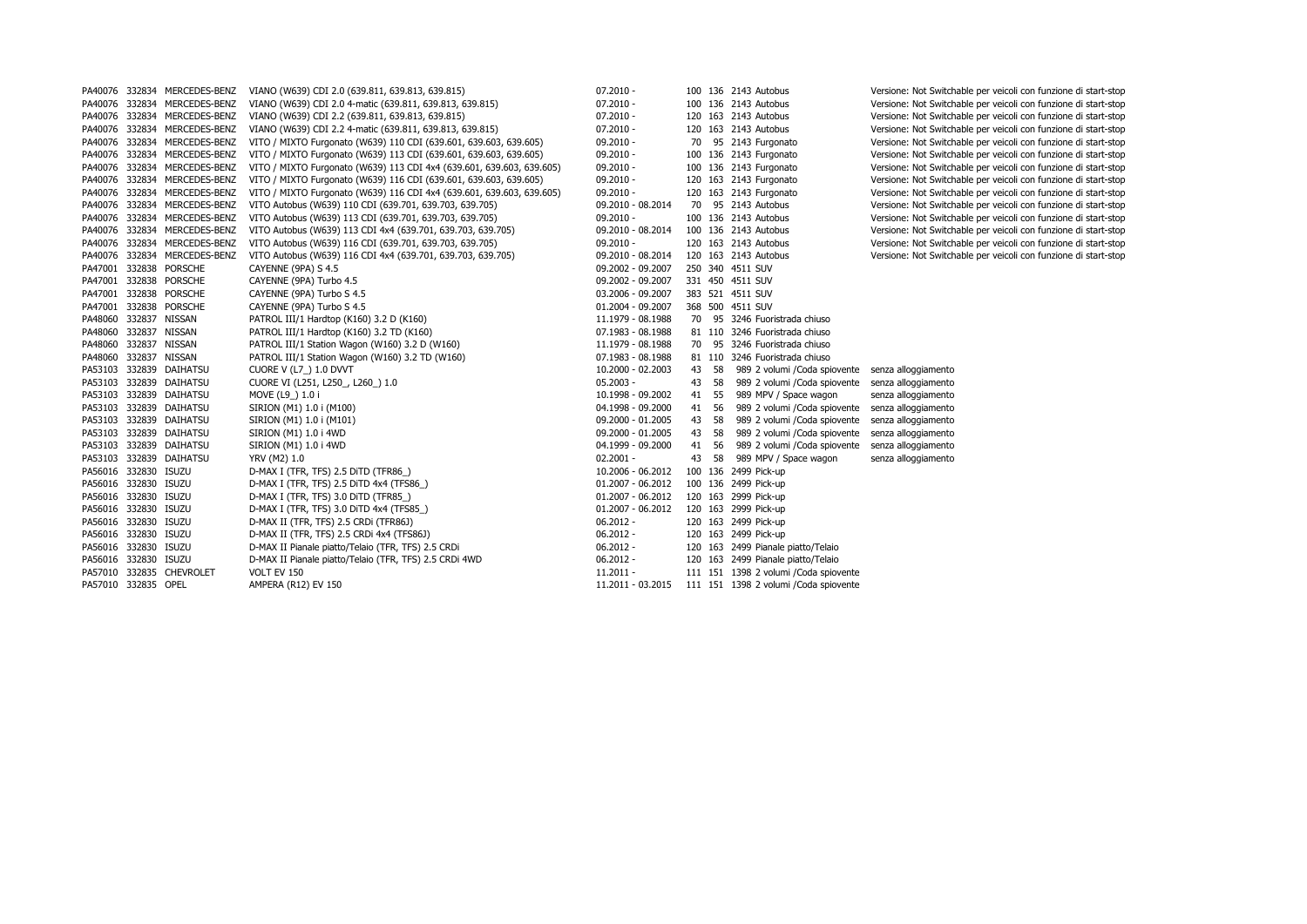| <b>IDM</b> | <b>CAR</b> | <b>MANUFACTURER</b>   | <b>OE</b>   |
|------------|------------|-----------------------|-------------|
| PA32047    | 332831     | MINI                  | 11518577891 |
| PA32047    | 332831     | MINI                  | 11518586719 |
| PA32047    | 332831     | MINI                  | 11518591068 |
| PA32048    | 332836     | <b>BMW</b>            | 11518586721 |
| PA32048    | 332836     | <b>BMW</b>            | 11518591069 |
| PA32048    | 332836     | <b>MINI</b>           | 11518586721 |
| PA32048    | 332836     | MINI                  | 11518591069 |
| PA37077    | 332832     | <b>RENAULT TRUCKS</b> | 7701057952  |
| PA40075    | 332833     | <b>SSANGYONG</b>      | 6642000601  |
| PA40076    | 332834     | MERCEDES-BENZ         | 6512004101  |
| PA40076    | 332834     | MERCEDES-BENZ         | A6512004101 |
| PA47001    | 332838     | <b>PORSCHE</b>        | 94810601103 |
| PA47001    | 332838     | <b>PORSCHE</b>        | 94810601104 |
| PA48060    | 332837     | <b>NISSAN</b>         | 2101061504  |
| PA48060    | 332837     | <b>NISSAN</b>         | 2101061505  |
| PA48060    | 332837     | <b>NISSAN</b>         | 2101061526  |
| PA48060    | 332837     | <b>NISSAN</b>         | 2101061527  |
| PA48060    | 332837     | <b>NISSAN</b>         | 2101061528  |
| PA48060    | 332837     | <b>NISSAN</b>         | 2101061529  |
| PA48060    | 332837     | <b>NISSAN</b>         | 2101061585  |
| PA48060    | 332837     | <b>NISSAN</b>         | 21010615Y5  |
| PA53103    | 332839     | <b>DAIHATSU</b>       | 1610087201  |
| PA53103    | 332839     | <b>DAIHATSU</b>       | 1610087207  |
| PA53103    | 332839     | <b>DAIHATSU</b>       | 1610087228  |
| PA53103    | 332839     | <b>DAIHATSU</b>       | 1610087249  |
| PA56016    | 332830     | <b>ISUZU</b>          | 8973121473  |
| PA56016    | 332830     | <b>ISUZU</b>          | 8973121474  |
| PA57010    | 332835     | <b>CHEVROLET</b>      | 55580028    |
| PA57010    | 332835     | <b>OPEL</b>           | 1334175     |
| PA57010    | 332835     | VAUXHALL              | 1334175     |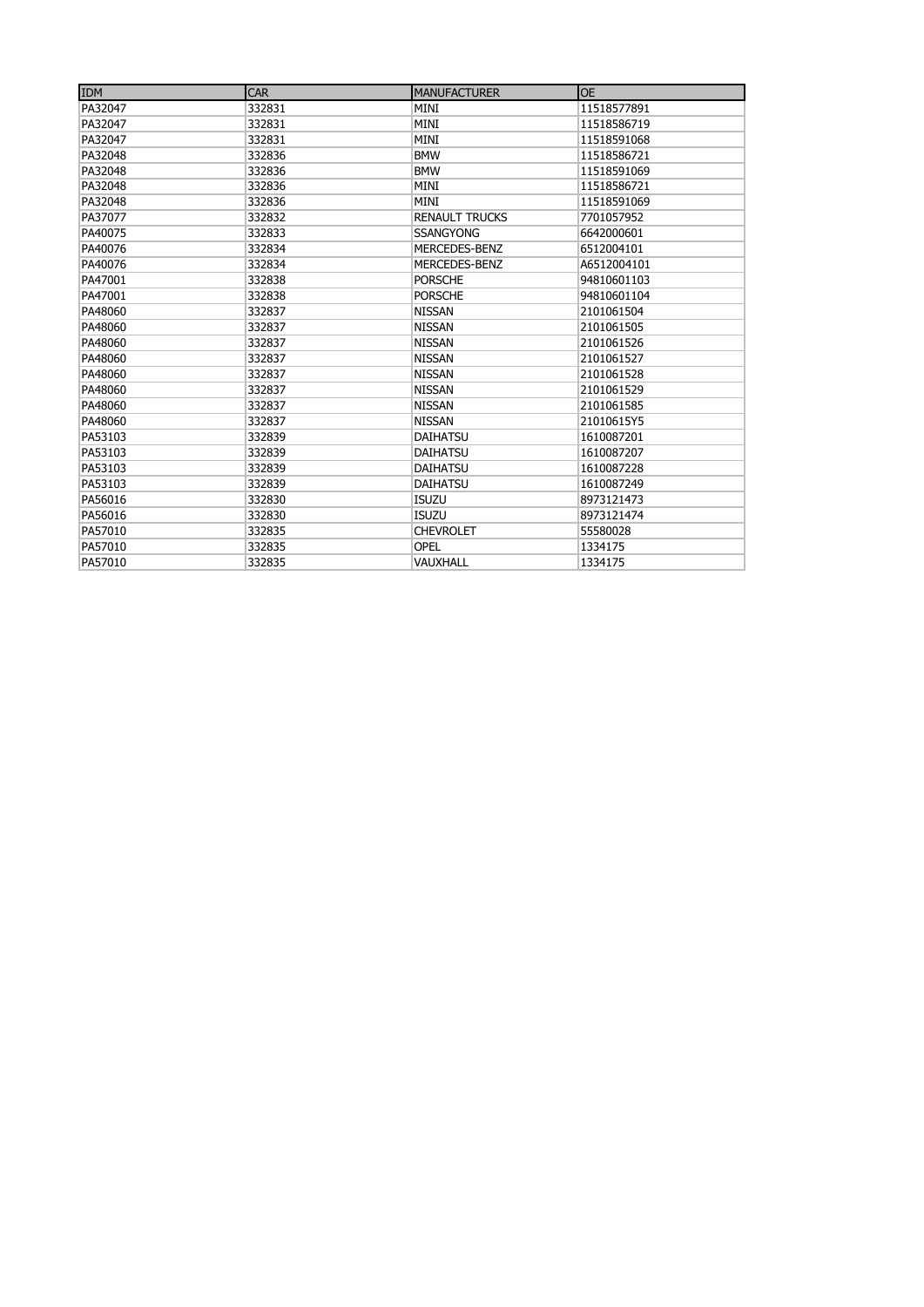| <b>IDM</b> | <b>CAR</b> | <b>MANUFACTURER</b>    | <b>COMPETITOR CROSS</b> | <b>CROSS</b>     |
|------------|------------|------------------------|-------------------------|------------------|
| PA32047    | 332831     | <b>AIRTEX</b>          | 2078                    | 2078             |
| PA32047    | 332831     | <b>AISIN</b>           | WE-BM03                 | WEBM03           |
| PA32047    | 332831     | <b>BUGATTI</b>         | PA10265                 | PA10265          |
| PA32047    | 332831     | CAR                    | 332831                  | 332831           |
|            |            |                        |                         |                  |
| PA32047    | 332831     | <b>DOLZ</b>            | B257                    | B257             |
| PA32047    | 332831     | <b>FIRST LINE</b>      | <b>FWP2455</b>          | <b>FWP2455</b>   |
| PA32047    | 332831     | GGT                    | PA13100                 | PA13100          |
| PA32047    | 332831     | <b>GRAF</b>            | PA1351                  | PA1351           |
| PA32047    | 332831     | <b>HEPU</b>            | P434                    | P434             |
| PA32047    | 332831     | <b>IDROMEC</b>         | PA32047                 | PA32047          |
| PA32047    | 332831     | <b>INTERBRAKE</b>      | BW 047                  | BW047            |
| PA32047    | 332831     | <b>JAPANPARTS</b>      | PQ-0114                 | PQ0114           |
| PA32047    | 332831     | <b>LPR</b>             | WP0893                  | WP0893           |
| PA32047    | 332831     | <b>MEYLE</b>           | 3132200026              | 3132200026       |
| PA32047    | 332831     | <b>MEYLE</b>           | 3132200026/HD           | 3132200026HD     |
| PA32047    | 332831     | METELLI                | 24-1351                 | 241351           |
|            |            |                        |                         |                  |
| PA32047    | 332831     | <b>OPEN PARTS</b>      | WAP8593.00              | WAP859300        |
| PA32047    | 332831     | OPTIMAL                | AQ-2435                 | AQ2435           |
| PA32047    | 332831     | <b>QUINTON HAZELL</b>  | QCP3910                 | QCP3910          |
| PA32048    | 332836     | <b>AIRTEX</b>          | 2081                    | 2081             |
| PA32048    | 332836     | <b>AISIN</b>           | WE-BM02                 | WEBM02           |
| PA32048    | 332836     | <b>ASHIKA</b>          | 35-00-0113              | 35000113         |
| PA32048    | 332836     | <b>BGA</b>             | CP0902                  | CP0902           |
| PA32048    | 332836     | <b>BUGATTI</b>         | PA10266                 | PA10266          |
| PA32048    | 332836     | CAR                    | 332836                  | 332836           |
| PA32048    | 332836     | <b>DOLZ</b>            | B253                    | B253             |
| PA32048    | 332836     | <b>FEBI BILSTEIN</b>   | 108788                  | 108722           |
|            |            |                        |                         |                  |
| PA32048    | 332836     | <b>FIRST LINE</b>      | <b>FWP2414</b>          | FWP2414          |
| PA32048    | 332836     | GGT                    | PA12969                 | PA12969          |
| PA32048    | 332836     | GK                     | 980838                  | 980838           |
| PA32048    | 332836     | <b>GRAF</b>            | PA1349                  | PA1349           |
| PA32048    | 332836     | <b>HEPU</b>            | P433                    | P433             |
| PA32048    | 332836     | <b>IDROMEC</b>         | PA32048                 | PA32048          |
| PA32048    | 332836     | <b>INA</b>             | 538080610               | 538080610        |
| PA32048    | 332836     | <b>INTERBRAKE</b>      | <b>BW 048</b>           | <b>BW048</b>     |
| PA32048    | 332836     | <b>JAPANPARTS</b>      | PQ-0113                 | PQ0113           |
| PA32048    | 332836     | <b>LPR</b>             | WP0851                  | WP0851           |
|            |            |                        |                         |                  |
| PA32048    | 332836     | <b>MAGNETI MARELLI</b> | 350984051000            | 350984051000     |
| PA32048    | 332836     | <b>MEYLE</b>           | 3132200027              | 3132200027       |
| PA32048    | 332836     | <b>MEYLE</b>           | 3132200027/HD           | 3132200027HD     |
| PA32048    | 332836     | METELLI                | 24-1349                 | 241349           |
| PA32048    | 332836     | <b>OPEN PARTS</b>      | WAP8614.00              | WAP861400        |
| PA32048    | 332836     | OPTIMAL                | AQ-2436                 | AQ2436           |
| PA32048    | 332836     | <b>QUINTON HAZELL</b>  | QCP3909                 | QCP3909          |
| PA32048    | 332836     | SALERI                 | PA1598                  | PA1598           |
| PA32048    | 332836     | <b>SWAG</b>            | 20 10 8788              | 20108788         |
| PA37077    | 332832     | <b>AIRTEX</b>          | 2072                    | 2072             |
|            | 332832     | <b>BUGATTI</b>         | PA10351                 | PA10351          |
| PA37077    |            |                        |                         |                  |
| PA37077    | 332832     | CAR                    | 332832                  | 332832           |
| PA37077    | 332832     | <b>DAYCO</b>           | DP649                   | DP649            |
| PA37077    | 332832     | <b>DOLZ</b>            | R238                    | R238             |
| PA37077    | 332832     | <b>FEBI BILSTEIN</b>   | 171198                  | 171198           |
| PA37077    | 332832     | FIRST LINE             | FWP2381                 | FWP2381          |
| PA37077    | 332832     | GGT                    | PA12777                 | PA12777          |
| PA37077    | 332832     | <b>GRAF</b>            | PA1147                  | PA1147           |
| PA37077    | 332832     | <b>IDROMEC</b>         | PA37077                 | PA37077          |
| PA37077    | 332832     | <b>INTERBRAKE</b>      | RN 077                  | <b>RN077</b>     |
| PA37077    | 332832     | <b>LPR</b>             | WP0889                  | WP0889           |
| PA37077    | 332832     | <b>MEYLE</b>           | 16132200030             | 16132200030      |
| PA37077    | 332832     | METELLI                | 24-1147                 | 241147           |
| PA37077    | 332832     | <b>OPEN PARTS</b>      | WAP8552.00              | WAP855200        |
|            |            |                        |                         |                  |
| PA37077    | 332832     | OPTIMAL                | AQ-2415                 | AQ2415           |
| PA37077    | 332832     | <b>QUINTON HAZELL</b>  | QCP3808                 | QCP3808          |
| PA37077    | 332832     | <b>RUVILLE</b>         | 65524                   | 65524            |
| PA37077    | 332832     | SALERI                 | PA1614                  | PA1614           |
| PA37077    | 332832     | <b>SASIC</b>           | 3604012                 | 3604012          |
| PA37077    | 332832     | <b>SKF</b>             | <b>VKPC86813</b>        | <b>VKPC86813</b> |
| PA37077    | 332832     | TEMOT                  | 85-8548                 | 858548           |
| PA40075    | 332833     | <b>ASHIKA</b>          | 35-0S-S05               | 350SS05          |
| PA40075    | 332833     | <b>BGA</b>             | CP8300                  | CP8300           |
| PA40075    | 332833     | CAR                    | 332833                  | 332833           |
| PA40075    | 332833     | <b>DOLZ</b>            | S246                    | S246             |
| PA40075    | 332833     | <b>FIRST LINE</b>      | <b>FWP2469</b>          | <b>FWP2469</b>   |
| PA40075    | 332833     | <b>GGT</b>             | PA12829                 | PA12829          |
| PA40075    | 332833     | GK                     | 987931                  | 987931           |
| PA40075    |            |                        |                         | PA1190           |
|            | 332833     | <b>GRAF</b>            | PA1190                  |                  |
| PA40075    | 332833     | <b>HEPU</b>            | P7931                   | P7931            |
| PA40075    | 332833     | <b>IDROMEC</b>         | PA40075                 | PA40075          |
| PA40075    | 332833     | <b>INTERBRAKE</b>      | MR 075                  | MR075            |
| PA40075    | 332833     | METELLI                | 24-1190                 | 241190           |
| PA40075    | 332833     | <b>JAPANPARTS</b>      | <b>PQ-S05</b>           | PQS05            |
| PA40075    | 332833     | OPTIMAL                | AQ-2453                 | AQ2453           |
| PA40075    | 332833     | <b>QUINTON HAZELL</b>  | QCP3803                 | QCP3803          |
| PA40076    | 332834     | <b>BUGATTI</b>         | PA10255                 | PA10255          |
| PA40076    | 332834     | <b>BUGATTI</b>         | PA10256                 | PA10256          |
| PA40076    | 332834     | CAR                    | 332834                  | 332834           |
| PA40076    | 332834     | <b>FIRST LINE</b>      | FWP2402                 | <b>FWP2402</b>   |
|            |            |                        |                         |                  |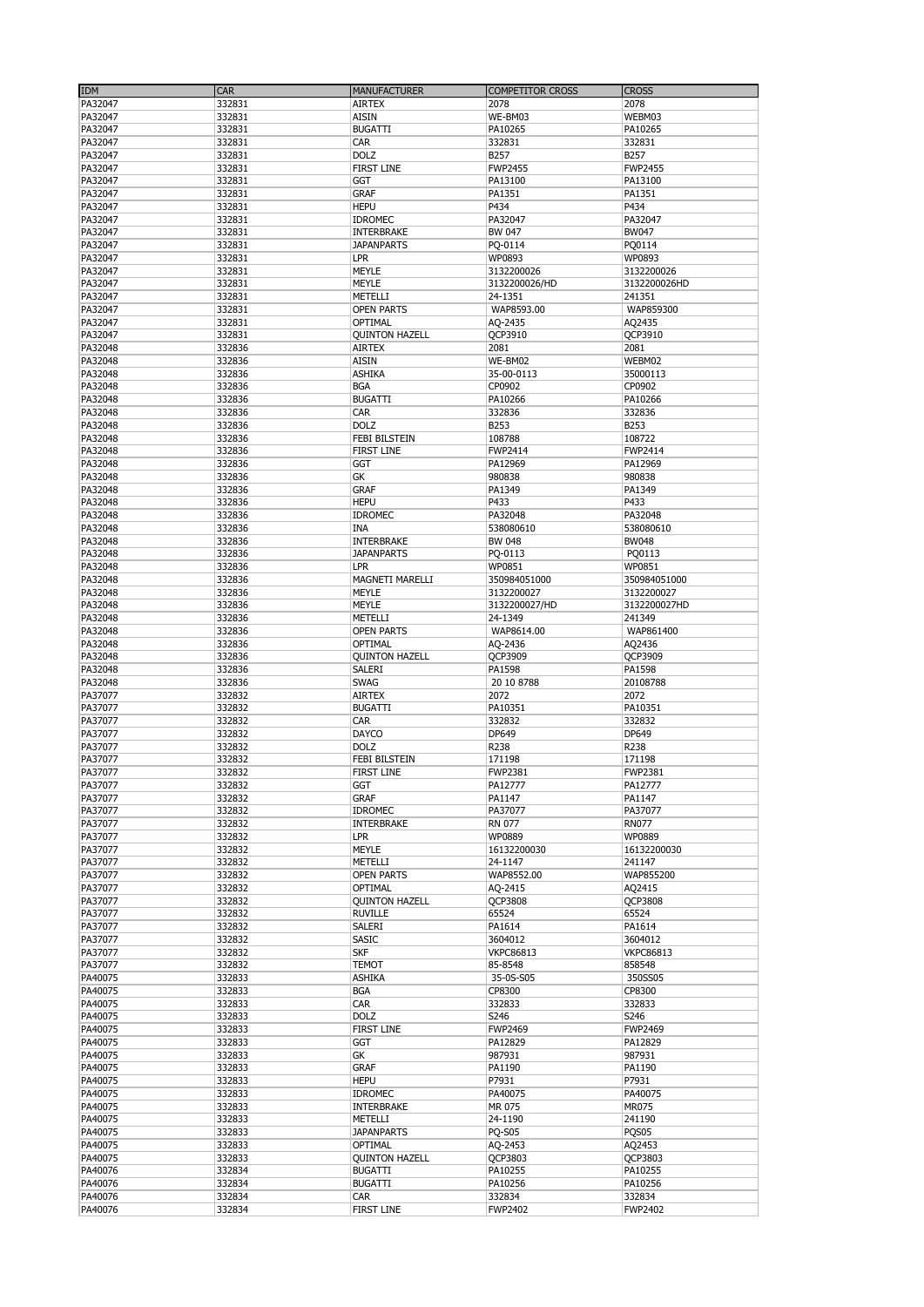| PA40076            | 332834           | <b>GRAF</b>                  | PA1279            | PA1279            |
|--------------------|------------------|------------------------------|-------------------|-------------------|
| PA40076            | 332834           | <b>HEPU</b>                  | P1525             | P1525             |
| PA40076            | 332834           | <b>HEPU</b>                  | P1548             | P1548             |
| PA40076            | 332834           | <b>IDROMEC</b>               | PA40076           | PA40076           |
| PA40076            | 332834           | <b>INTERBRAKE</b>            | MR 076            | <b>MR076</b>      |
| PA40076            | 332834           | <b>MEYLE</b>                 | 132200028         | 132200028         |
| PA40076            | 332834           | METELLI                      | 24-1279           | 24-1279           |
|                    |                  |                              |                   |                   |
| PA40076            | 332834           | <b>OPEN PARTS</b>            | WAP8610.00        | WAP861000         |
| PA40076            | 332834           | <b>OPTIMAL</b>               | AQ-2451           | AQ2451            |
| PA40076            | 332834           | PIERBURG                     | 707152470         | 707152470         |
| PA40076            | 332834           | <b>QUINTON HAZELL</b>        | QCP3871           | QCP3871           |
| PA40076            | 332834           | <b>SALERI</b>                | PA1714            | PA1714            |
| PA40076            | 332834           | <b>SASIC</b>                 | 3606117           | 3606117           |
| PA47001            | 332838           | <b>CAR</b>                   | 332838            | 332838            |
| PA47001            | 332838           | <b>DOLZ</b>                  | P500              | P500              |
| PA47001            | 332838           | <b>FIRST LINE</b>            | FWP2371           | FWP2371           |
| PA47001            | 332838           | <b>GATES</b>                 | 42076             | 42076             |
| PA47001            | 332838           | <b>GGT</b>                   | PA12787           | PA12787           |
| PA47001            | 332838           | GK                           | 980277            | 980277            |
| PA47001            | 332838           | <b>GRAF</b>                  | PA1148            | PA1148            |
| PA47001            | 332838           | <b>HEPU</b>                  | P594              | P594              |
| PA47001            | 332838           | <b>IDROMEC</b>               | PA47001           | PA47001           |
|                    | 332838           |                              |                   | PC001             |
| PA47001            |                  | <b>INTERBRAKE</b>            | PC 001            |                   |
| PA47001            | 332838           | <b>INA</b>                   | 538050610         | 538050610         |
| PA47001            | 332838           | <b>MEYLE</b>                 | 4132200002/HD     | 4132200002HD      |
| PA47001            | 332838           | METELLI                      | 24-1148           | 241148            |
| PA47001            | 332838           | <b>OPTIMAL</b>               | AQ-2408           | AQ2408            |
| PA47001            | 332838           | <b>QUINTON HAZELL</b>        | QCP3821           | QCP3821           |
| PA47001            | 332838           | <b>RUVILLE</b>               | 66702             | 66702             |
| PA47001            | 332838           | <b>SALERI</b>                | PA1605            | PA1605            |
| PA47001            | 332838           | <b>TEMOT</b>                 | 85-8539           | 858539            |
| PA48060            | 332837           | <b>AISIN</b>                 | <b>WPN-026</b>    | <b>WPN026</b>     |
| PA48060            | 332837           | <b>ASHIKA</b>                | 35-01-106         | 3501106           |
| PA48060            | 332837           | <b>BERTOLOTTI</b>            | <b>WFP7377</b>    | <b>WFP7377</b>    |
| PA48060            | 332837           | <b>BGA</b>                   | CP5948T           | CP5948T           |
| PA48060            | 332837           | <b>BLUE PRINT</b>            | ADN19114          | ADN19114          |
| PA48060            | 332837           | CAR                          | 332837            | 332837            |
| PA48060            | 332837           | <b>DOLZ</b>                  | N121              | N121              |
| PA48060            | 332837           | <b>FIRST LINE</b>            | <b>FWP1618</b>    | <b>FWP1618</b>    |
| PA48060            | 332837           | <b>GGT</b>                   | PA12153           | PA12153           |
| PA48060            | 332837           | GK                           | 987355            | 987355            |
| PA48060            | 332837           | GK                           | 987359            | 987359            |
| PA48060            | 332837           | <b>GMB</b>                   | GWN-53A           | GWN53A            |
| PA48060            | 332837           | <b>GRAF</b>                  | PA781             | PA781             |
| PA48060            | 332837           | <b>IDROMEC</b>               | PA48060           | PA48060           |
| PA48060            | 332837           | <b>INTERBRAKE</b>            | <b>NS 060</b>     | <b>NS060</b>      |
| PA48060            | 332837           | <b>JAPANPARTS</b>            | PQ-106            | PQ106             |
| PA48060            | 332837           | <b>LPR</b>                   | WP0372            | WP0372            |
| PA48060            | 332837           | <b>MEYLE</b>                 | 36132200008       | 36132200008       |
| PA48060            | 332837           | METELLI                      | 24-0781           | 240781            |
| PA48060            | 332837           | <b>NIPPARTS</b>              |                   | J1511006          |
| PA48060            | 332837           | OPTIMAL                      | J1511006          | AQ1420            |
| PA48060            |                  |                              | AQ-1420           |                   |
|                    | 332837           | <b>QUINTON HAZELL</b>        | QCP2974           | QCP2974           |
| PA48060            | 332837           | <b>RHIAG</b>                 | <b>WP996</b>      | <b>WP996</b>      |
| PA48060            | 332837           | SALERI                       | PA996             | PA996             |
| PA48060            | 332837           | <b>SKF</b>                   | <b>VKPC92820</b>  | <b>VKPC92820</b>  |
| PA48060            | 332837           | <b>TEMOT</b>                 | 85-5040           | 855040            |
| PA48060            | 332837           | <b>TEMOT</b>                 | 85-6155           | 856155            |
| PA48060            | 332837           | <b>TRW</b>                   | FP7377            | FP7377            |
| PA48060            | 332837           | <b>VALEO</b>                 | 506779            | 506779            |
| PA53103            | 332839           | <b>AISIN</b>                 | <b>WPD-023</b>    | <b>WPD023</b>     |
| PA53103            | 332839           | <b>AISIN</b>                 | <b>WPD-023V</b>   | WPD023V           |
| PA53103            | 332839           | <b>AISIN</b>                 | <b>WPD-045</b>    | <b>WPD045</b>     |
| PA53103            | 332839           | <b>BERTOLOTTI</b>            | <b>WFP7883</b>    | <b>WFP7883</b>    |
| PA53103            | 332839           | <b>BGA</b>                   | CP7172T           | CP7172T           |
| PA53103            | 332839           | <b>CAR</b>                   | 332839            | 332839            |
| PA53103            | 332839           | <b>FIRST LINE</b>            | FWP2101           | FWP2101           |
| PA53103            | 332839           | GK                           | 987923            | 987923            |
| PA53103            | 332839           | <b>GRAF</b>                  | PA1238            | PA1238            |
| PA53103            | 332839           | <b>HELLA</b>                 | 8MP376807461      | 8MP376807461      |
| PA53103            | 332839           | <b>HEPU</b>                  | P7923             | P7923             |
| PA53103            | 332839           | <b>IDROMEC</b>               | PA53103           | PA53103           |
| PA53103            | 332839           | INTERBRAKE                   | TY 103            | TY103             |
| PA53103            | 332839           | <b>MEYLE</b>                 | 39132200005       | 39132200005       |
| PA53103            | 332839           | METELLI                      | 24-1238           | 241238            |
| PA53103            | 332839           | <b>NIPPARTS</b>              | J1516021          | J1516021          |
| PA53103            | 332839           | OPTIMAL                      | AQ-2364           | AQ2364            |
| PA53103            | 332839           | <b>OUINTON HAZELL</b>        | QCP3586           | QCP3586           |
| PA53103            | 332839           | <b>RHIAG</b>                 | WP1332            | WP1332            |
| PA53103            | 332839           | SALERI                       | PA1332            | PA1332            |
| PA53103            | 332839           | <b>SKF</b>                   | <b>VKPC97202</b>  | <b>VKPC97202</b>  |
| PA53103            |                  |                              | 85-7880           | 857880            |
|                    | 332839           | <b>TEMOT</b>                 |                   |                   |
| PA53103            | 332839           | <b>TRW</b>                   | FP7883            | FP7883            |
| PA56016            | 332830           | <b>AISIN</b>                 | <b>WPG-025V</b>   | WPG025V           |
| PA56016            | 332830           | <b>ASHIKA</b>                | 35-09-912         | 3509912           |
|                    |                  | <b>BLUE PRINT</b>            |                   |                   |
| PA56016            | 332830           |                              | ADZ99137          | ADZ99137          |
| PA56016<br>PA56016 | 332830<br>332830 | <b>BUGATTI</b><br><b>CAR</b> | PA10364<br>332830 | PA10364<br>332830 |